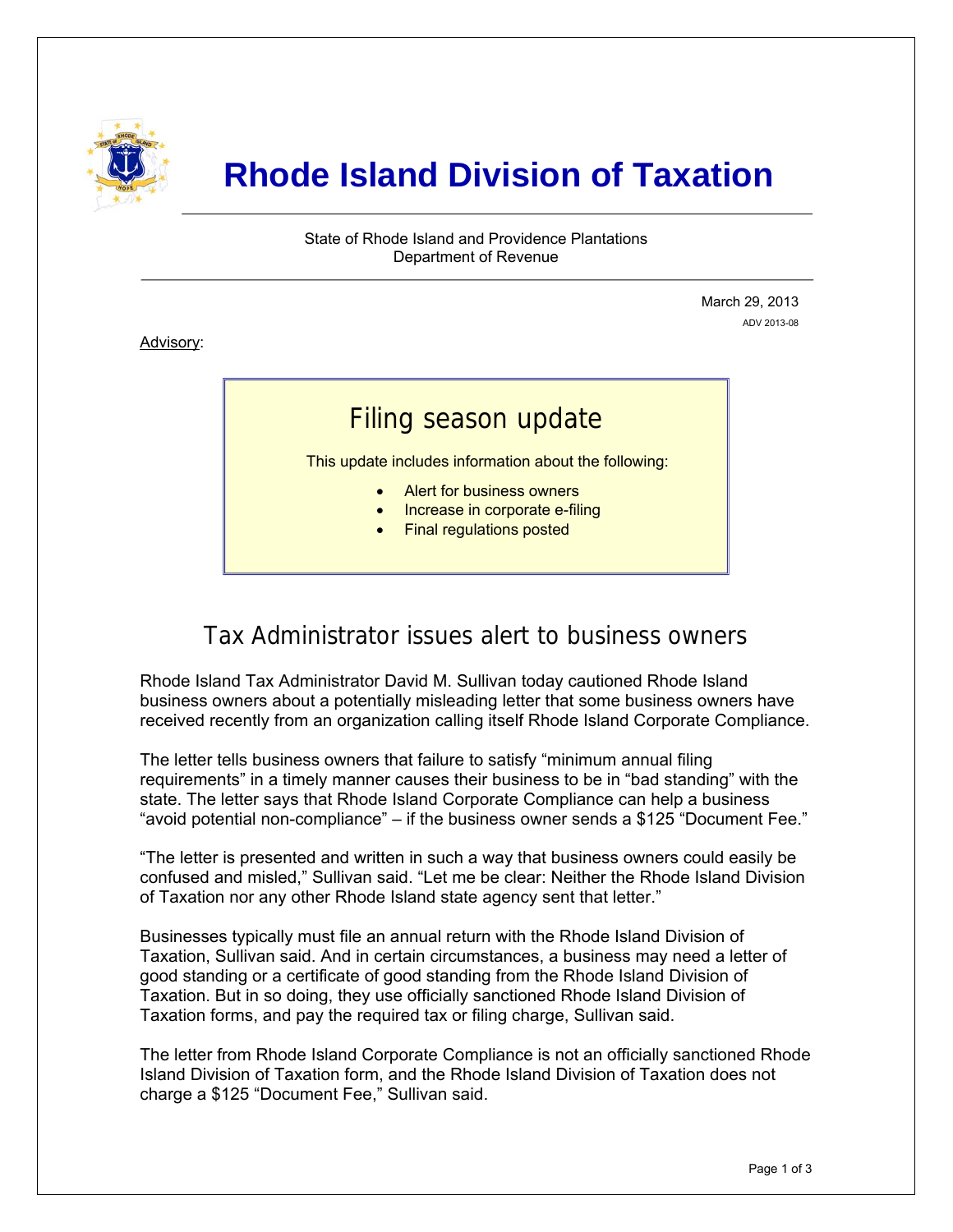Anyone with questions about their annual tax filing obligations should contact the Rhode Island Division of Taxation at (401) 574-8829 from 8:30 a.m. to 4 p.m. business days.

Rhode Island [Secretary of State of State A. Ralph Mollis is also urging Rhode Island](http://www.ri.gov/press/view/18669)  [business owners](http://www.ri.gov/press/view/18669) to be wary of the direct mail solicitation from Rhode Island Corporate Compliance. The official-looking letter cites a state law that requires corporations to keep records of accounts, minutes and shareholders. It directs recipients to submit an "Annual Disclosure Statement" along with a "Document Fee" of \$125. But the letter did not come from the Secretary of State's office or any other state agency. Mollis tracked the return address to a postal box at a UPS store in downtown Providence.

Anyone with questions about the direct mail solicitation should contact the Secretary of State's office at (401) 222-3040 or [corporations@sos.ri.gov](mailto:corporations@sos.ri.gov).

#### Corporate e-filing nearly doubles

The number of Rhode Island corporate tax returns filed electronically so far this year is nearly double what it was at about the same point last year.

Furthermore, about 71 percent of all corporate returns have been e-filed so far this year, compared with about 52 percent at approximately the same point last year. "We are gratified that more and more practitioners and taxpayers are taking advantage of the many benefits of e-filing," Sullivan said.

He also attributed some of the increase in e-filing to a decision by the Division of Taxation to enforce the state's corporate e-file mandate, effective January 1, 2013. The mandate generally applies only to returns filed on Form RI-1120C, Form RI-1120S, and Form RI-1065 by paid preparers.

|                                                                                                                                       | Filing season 2012 | Filing season 2013 | <b>Difference</b>         |
|---------------------------------------------------------------------------------------------------------------------------------------|--------------------|--------------------|---------------------------|
| E-filed returns                                                                                                                       | 6.341              | 12,089             | 90.65%<br>+               |
| Paper returns                                                                                                                         | 5,812              | 4,843              | 16.67 %<br>$\blacksquare$ |
| Total returns:                                                                                                                        | 12,153             | 16,932             | 39.32 %<br>$+$            |
| % of returns e-filed:                                                                                                                 | 52.2%              | 71.4 %             |                           |
| Cumulative figures for tax year 2011 returns filed through March 24, 2012, and tax year 2012 returns filed through March<br>26, 2013. |                    |                    |                           |

#### Final regulations posted

The Rhode Island Division of Taxation took a number of regulatory actions this week, including filing final regulations with the Rhode Island Secretary of State.